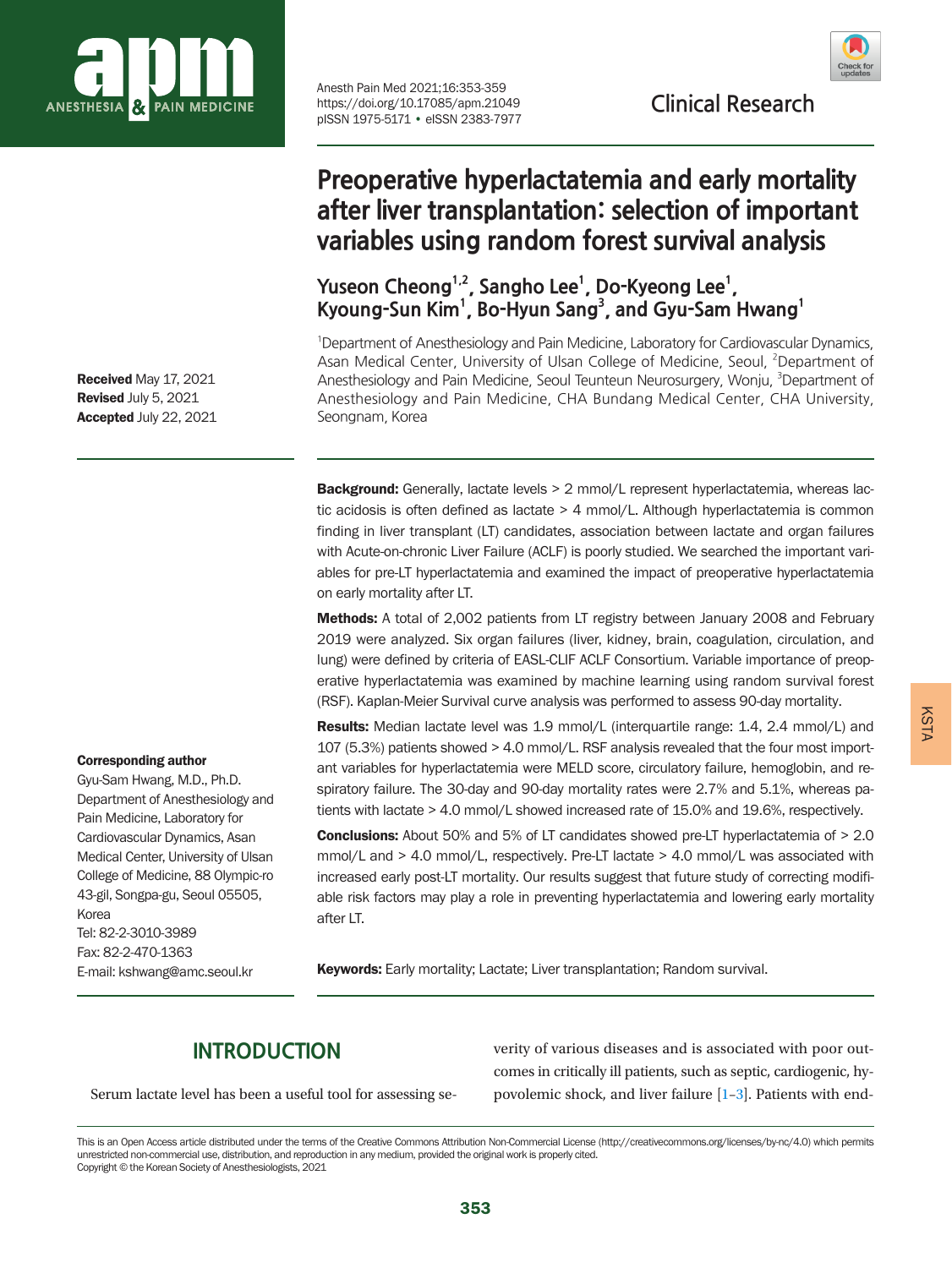stage liver disease are prone to develop acute decompensation with progressive organ failures, which may lead to developing the acute-on-chronic liver failure (ACLF) [\[4\]](#page-5-2).

However, relationships between pre-liver transplant (LT) lactate and liver disease severity with organ failures are poorly studied in LT candidates.

In the current study, we sought to comprehend the distribution of lactate in LT candidates and searched the risk factors for hyperlactatemia. Specifically, to identify the most susceptible organ failures for the development of hyperlactatemia, we employed random survival forest (RSF) analysis and definitions from the Chronic Liver Failure Consortium ACLF score (CLIF-C ACLFs) [\[5\]](#page-5-3). Random forest is the machine learning technique using ensemble learning method for classification, regression, survival and identifying important risk factors [\[6–](#page-5-4)[8\]](#page-5-5). Additionally, we evaluated association between pre-LT hyperlactatemia and early mortality after LT.

### **MATERIALS AND METHODS**

#### **Study population**

The study design and a waiver of informed consent for participants were approved by the Institutional Review Board (no. 2021-0711). Data was extracted from the institution's LT Registry, which prospectively registered patients who underwent LT. From January 2008 to February 2019, there were 4,406 potentially eligible LT recipients. Patients with toxic hepatitis ( $n = 141$ ), fulminant hepatic failure ( $n =$ 134), were excluded. The patients who did not measure lactate within 7 days before LT ( $n = 1,822$ ) and those with incomplete data (n = 307) were also excluded. After exclusion, 2,002 LT recipients were finally included. We included the majority of heterogenous LT recipients except acute toxic or fulminant hepatitis because we aimed to identify which comorbidities, or organ failures were most susceptible to pre-LT hyperlactatemia.

#### **Data collection and definition of organ failures**

Patient demographics, medical history Model for Endstage Liver Disease score (MELDs), and laboratory variables were obtained automatically using a fully computerized data extraction software. Mortality data were obtained from patients' electronic medical records and the updated record of the institution's LT registry. To identify risk factors associ-

ated with hyperlactatemia, we thoroughly investigated the association of hyperlactatemia with comorbidities and six organ failures (liver, kidney, brain, coagulation, circulation, and lungs) incorporated in definitions from the CLIF-C ACLFs. Briefly, they were defined as follows; Liver failure: bilirubin level of > 12 mg/dl, Kidney failure: creatinine > 2.0 mg/dl or renal replacement, Brain failure: hepatic encephalopathy grade by West-Haven, 3–4, Coagulation failure: INR  $\geq$  2.5, Circulatory failure: use of vasopressor, Respiratory failure: PaO<sub>2</sub>/FiO<sub>2</sub>  $\leq$  200; SpO<sub>2</sub>/FiO<sub>2</sub>  $\leq$  214; or on ventilator treatment [\[5](#page-5-3)].

#### **Classification of patients with Lactate > 4.0 mmol/L and ≤ 4.0 mmol/L**

Among patients with > 1 pre-transplant lactate measurements, the most proximate to the date of transplant within seven pre-transplant days was used. Lactate levels greater than 2 mmol/L represent hyperlactatemia, whereas lactic acidosis is generally defined as a serum lactate concentration above 4 mmol/L.

We chose threshold of lactate as 4.0 mmol/L according to the Surviving Sepsis Campaign guidelines, in which A lactate > 4 mmol/L qualifies for administration of early quantitative resuscitation therapy [\[9](#page-5-6)].

#### **Statistical analysis**

Data were expressed as mean with standard deviation (SD) or median with interquartile range (IQR) for continuous variables, and numbers and percentages for categorical variables. Analyses between groups were performed using Student's *t*-test, the Mann–Whiney *U* test, analysis of variance, or the Kruskal–Wallis test for continuous variables and the  $\chi^2$  test or Fisher's exact test for categorical variables, as appropriate. Kaplan–Meier survival curve analysis with logrank test was used to evaluate the risk of 90-day mortality.

#### **Identifying important variables for preoperative hyperlactatemia**

Variable importance (VIMP) was defined in classification and regression trees of RSF using a measure involving surrogate variables. Since VIMP is the difference between Out-of-Bag prediction error before and after permutation, a large VIMP value indicates that misspecification detracts from the variable predictive accuracy in the forest.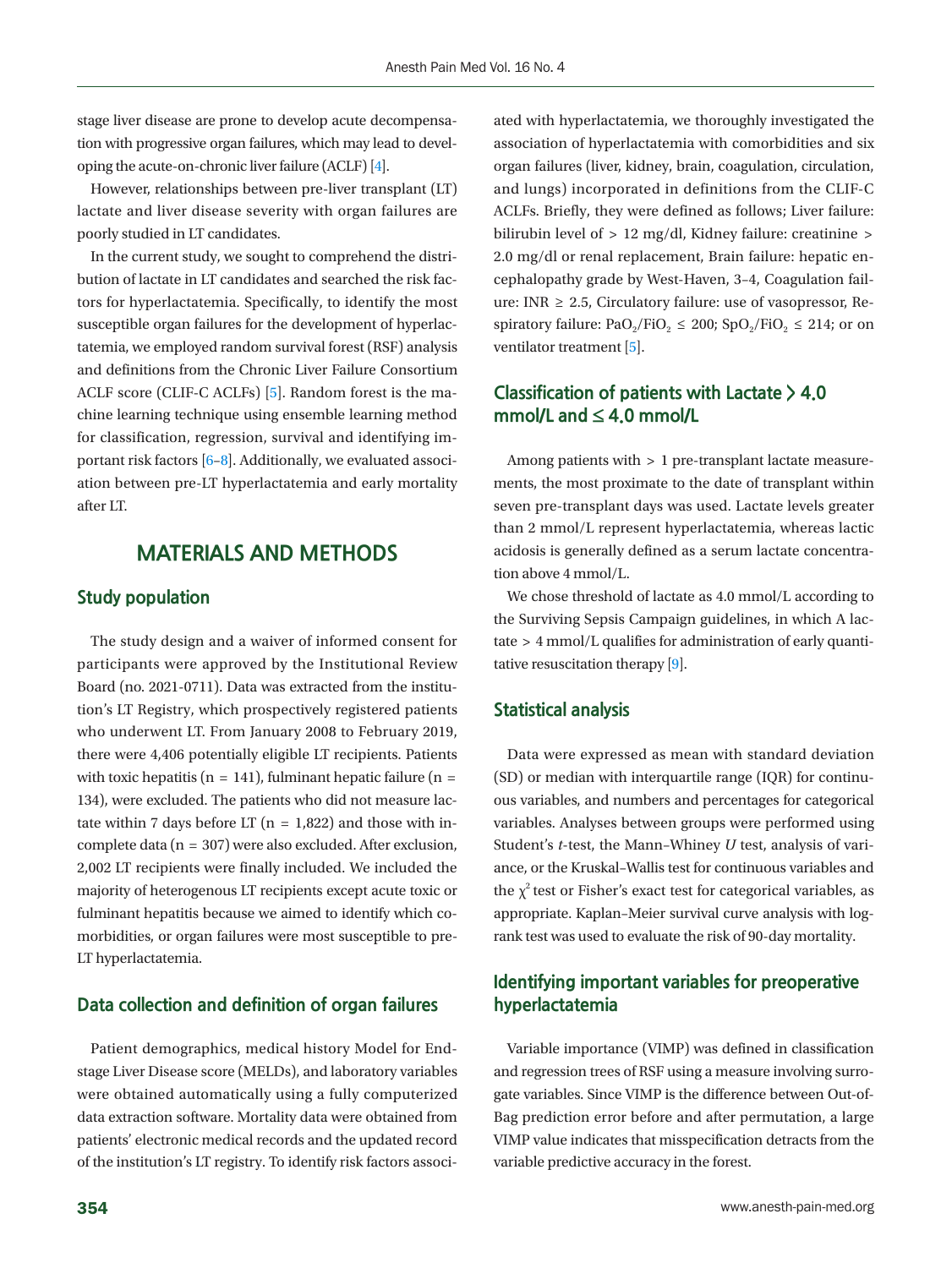A random forest for pre-LT serum lactate levels was generated by creating 1,000 trees using ggRandomForest R-software package. The following variables were included for predicting preoperative hyperlactatemia: MELDs, left ventricular ejection fraction, hemoglobin, sepsis, and six organ failures defined by CLIF-C ACLFs.

All statistical analyses were performed using R version 3.6.1 (R Foundation for Statistical Computing, Austria). P value of less than 0.05 was considered statistically significant.

#### **RESULTS**

Of 2,002 LT recipients included, their mean age was 53.0 (48.0, 58.0) years and 1,489 (74.4%) were men. The mean MELDs was 16.0 (10.0, 26.0). The primary causes of liver disease were B or C virus-related liver cirrhosis (69.2%), alco-holic liver disease (19.8%) and others (11.0%) [\(Table 1](#page-2-0)). Prevalence of organ failures defined by CLIF-C ACLFs [5] were liver failure (24.0%), respiratory failure (10.8%), kidney

<span id="page-2-0"></span>Table 1. Descriptive Statistics by Lactate 4.0 mmol/L

failure (8.3%), coagulation failure (9.3%), circulatory failure (5.6%), and brain failure (2.6%), respectively [\(Table 2\)](#page-3-0).

#### **Distribution of Lactate in LT candidates**

Median lactate level was 1.9 mmol/L (range: 0.4–24.6, IQR: 1.4, 2.4 mmol/L) and 107 (5.3%) patients showed lactate > 4.0 mmol/L. When patients were grouped with MELDs of < 15, 15–35, > 35, their median lactate level were 1.7 (1.4, 2.2), 1.9 (1.5, 2.5), and 2.4 (1.9, 3.6) mmol/L, respectively  $(P < 0.001)$  [\(Fig. 1\)](#page-3-1).

#### **Important variables for pre-LT hyperlactatemia**

When we ignored the negative value of VIMP, the four most important variables for hyperlactatemia were MELDs, circulatory failure, hemoglobin, and respiratory failure, respectively [\(Fig. 2](#page-3-2)).

| Variable                | Lactate $\leq$ 4 mmol/L (n = 1,895) | Lactate $>$ 4 mmol/L (n = 107) | Total ( $n = 2,002$ ) | P value             |
|-------------------------|-------------------------------------|--------------------------------|-----------------------|---------------------|
| Sex, male               | 1,408 (74.3)                        | 81(75.7)                       | 1,489(74.4)           | 0.834               |
| Age (yr)                | 53.0 (48.0, 58.0)                   | 53.0 (46.5, 57.0)              | 53.0 (48.0, 58.0)     | 0,563               |
| BMI ( $kg/m2$ )         | 24.0 (21.9, 26.5)                   | 23.7 (21.0, 26.3)              | 24.0 (21.8, 26.4)     | 0,058               |
| Re-transplantation      | 77(4.1)                             | 14(13.1)                       | 91(4.5)               | $< 0.001^{\dagger}$ |
| OLT                     | 326(17.2)                           | 58 (54.2)                      | 384 (19.2)            | $< 0.001^{\dagger}$ |
| CAD                     | 79 (6.3)                            | 8(12.1)                        | 87 (6.6)              | 0.112               |
| <b>CVA</b>              | 15(0.9)                             | 1(1.2)                         | 16(0.9)               | 1,000               |
| Diabetes mellitus       | 459 (24.2)                          | 29(27.1)                       | 488 (24.4)            | 0.576               |
| Hypertension            | 273(14.4)                           | 17(15.9)                       | 290(14.5)             | 0.778               |
| <b>MELD</b>             | 15.0 (10.0, 24.0)                   | 34.0 (21.0, 41.0)              | 16.0 (10.0, 26.0)     | $< 0.001^{\dagger}$ |
| Causes of liver disease |                                     |                                |                       |                     |
| Hepatitis B virus       | 1192 (62.9)                         | 54 (50.5)                      | 1246 (62.2)           | $0.013*$            |
| Hepatitis C virus       | 135(7.1)                            | 6(5.6)                         | 141(7.0)              | 0,687               |
| Alcohol                 | 366 (19.3)                          | 31(29.0)                       | 397 (19.8)            | $0.021*$            |
| <b>Others</b>           | 202(10.7)                           | 16 (14.9)                      | 218(11.0)             | 0,853               |
| Laboratory values       |                                     |                                |                       |                     |
| Hemoglobin (g/dl)       | 10.3(8.8, 12.2)                     | 9.0(8.0, 10.2)                 | 10.3(8.7, 12.2)       | $< 0.001^{\dagger}$ |
| WBC $(x10^3/\mu l)$     | 3.6(2.4, 5.2)                       | 7.1(4.2, 11.8)                 | 3.7(2.5, 5.5)         | $< 0.001^{\dagger}$ |
| Natrium (mmol/L)        | 138.0 (135.0, 141.0)                | 137.0 (134.0, 141.5)           | 138.0 (135.0, 141.0)  | 0,954               |
| CRP (mg/dl)             | 0.4(0.1, 1.3)                       | 1.7(0.7, 3.6)                  | 0.4(0.1, 1.4)         | $< 0.001^{\dagger}$ |
| <b>INR</b>              | 1.4(1.2, 1.8)                       | 2.1(1.5, 2.6)                  | 1.5(1.2, 1.9)         | $< 0.001^{\dagger}$ |
| Total bilirubin (mg/dl) | 2.4(1.2, 9.2)                       | 15.4 (4.8, 30.2)               | 2.6(1.3, 11.1)        | $< 0.001^{\dagger}$ |
| Creatinine (mg/dl)      | 0.8(0.6, 1.0)                       | 1.2(0.7, 2.1)                  | 0.8(0.7, 1.0)         | $< 0.001^{\dagger}$ |
| Lactate (mmol/L)        | 1.8(1.4, 2.3)                       | 5.5(4.6, 7.0)                  | 1.9(1.4, 2.4)         | $< 0.001^{\dagger}$ |
|                         |                                     |                                |                       |                     |

Values are presented as median (1Q, 3Q) or number (%). BMI: body mass index, OLT: orthotopic liver transplantation, CAD: coronary artery disease, CVA: cerebrovascular accident, MELD: model for end-stage liver disease, WBC: white blood cell, CRP: C-reactive protein, INR: international normalized ratio. \* P value < 0.05, † P value < 0.01.

KSTA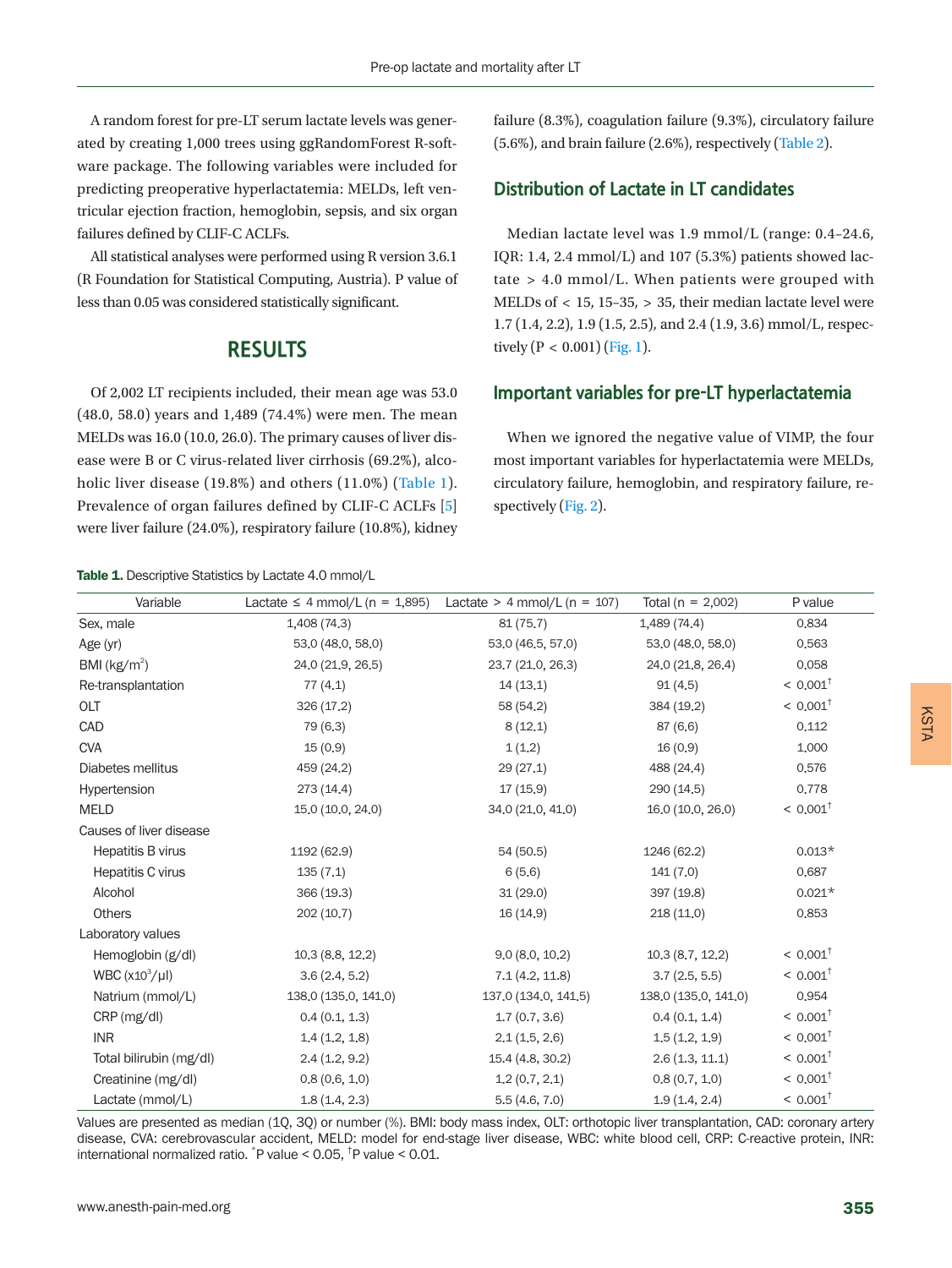<span id="page-3-0"></span>

|  | <b>Table 2.</b> CLIF-C ACLFs Organ Failures by Lactate 4.0 mmol/L |
|--|-------------------------------------------------------------------|
|--|-------------------------------------------------------------------|

| Variable         | Lactate $\leq$ 4 mmol/L (n = 1,895) | Lactate $>$ 4 mmol/L (n = 107) | Total ( $n = 2,002$ ) | P value                |
|------------------|-------------------------------------|--------------------------------|-----------------------|------------------------|
| CLIF liver       | 413 (21.8)                          | 67 (62.6)                      | 480 (24.0)            | $< 0.001$ <sup>†</sup> |
| CLIF_respiratory | 162(8.6)                            | 55(51,4)                       | 217(10,8)             | $< 0.001$ <sup>†</sup> |
| CLIF kidney      | 138(7.3)                            | 28(26.2)                       | 166(8,3)              | $< 0.001$ <sup>†</sup> |
| CLIF coagulation | 157(8.3)                            | 29(27,1)                       | 186(9,3)              | $< 0.001$ <sup>†</sup> |
| CLIF circulatory | 77(4,1)                             | 36(33,6)                       | 113(5.6)              | $< 0.001^{\dagger}$    |
| CLIF brain       | 41(2,2)                             | 11(10.3)                       | 52(2.6)               | $< 0.001^{\dagger}$    |

Values are presented as number (%). CLIF-C ACLFs: chronic liver failure consortium acute-on-chronic liver failure score, CLIF: chronic liver failure. † P value < 0.01.

<span id="page-3-1"></span>

Fig. 1. Density histogram of pre-liver transplant lactate is showing rightward shift, according to MELDs classification of < 15, 15–35, > 35. MELDs: model for end-liver disease score.

<span id="page-3-2"></span>

Fig. 2. Random forest variable importance (VIMP). Blue bars indicate positive VIMP, red indicates negative VIMP. Importance is relative to positive length of bars. VIMP: variable importance, MELD: model for end-liver disease, CLIF\_cir\_F: circulatory failure by CLIF score, CLIF\_resp\_F: respiratory failure by CLIF score, CLIF\_kidney\_F: kidney failure by CLIF score, LVEF: left ventricular ejection fraction, CLIF\_brain\_F: brain failure by CLIF score.

Strata  $\pm$  Lactic Acid ≤ 4.0 mmol/L  $\pm$  Lactic Acid > 4.0 mmol/L

<span id="page-3-3"></span>

Fig. 3. The 90-day Kaplan-Meier survival curve stratified by lactate 4.0 mmol/L with shaded 95% confidence bands.

#### **Survival analysis on 30-day and 90-day mortality**

The 30-day and 90-day mortality rates were 2.7% and 5.1%, however, patients with lactate > 4.0 mmol/L showed increased morality rate of 15.0% and 19.6%, respectively. Kaplan-Meier analysis showed clear separation of survival curve of 90-day mortality ( $P < 0.001$ , [Fig. 3](#page-3-3)).

#### **DISCUSSION**

Lactate levels is known to be a useful and rapid tool for assessing severity of disease in critically ill patients [\[10\]](#page-5-7). It has been shown that increased lactate levels and reduced lactate clearance are associated with mortality in critically ill patients with liver cirrhosis [1]. Therefore, lactate is believed to be a simple and accurate prognostic marker, and its incorporation improved performance of CLIF-C ACLFs significantly [10]. The Asian Pacific Association for the Study of the Liver (APASL) also incorporated lactate levels in its APASL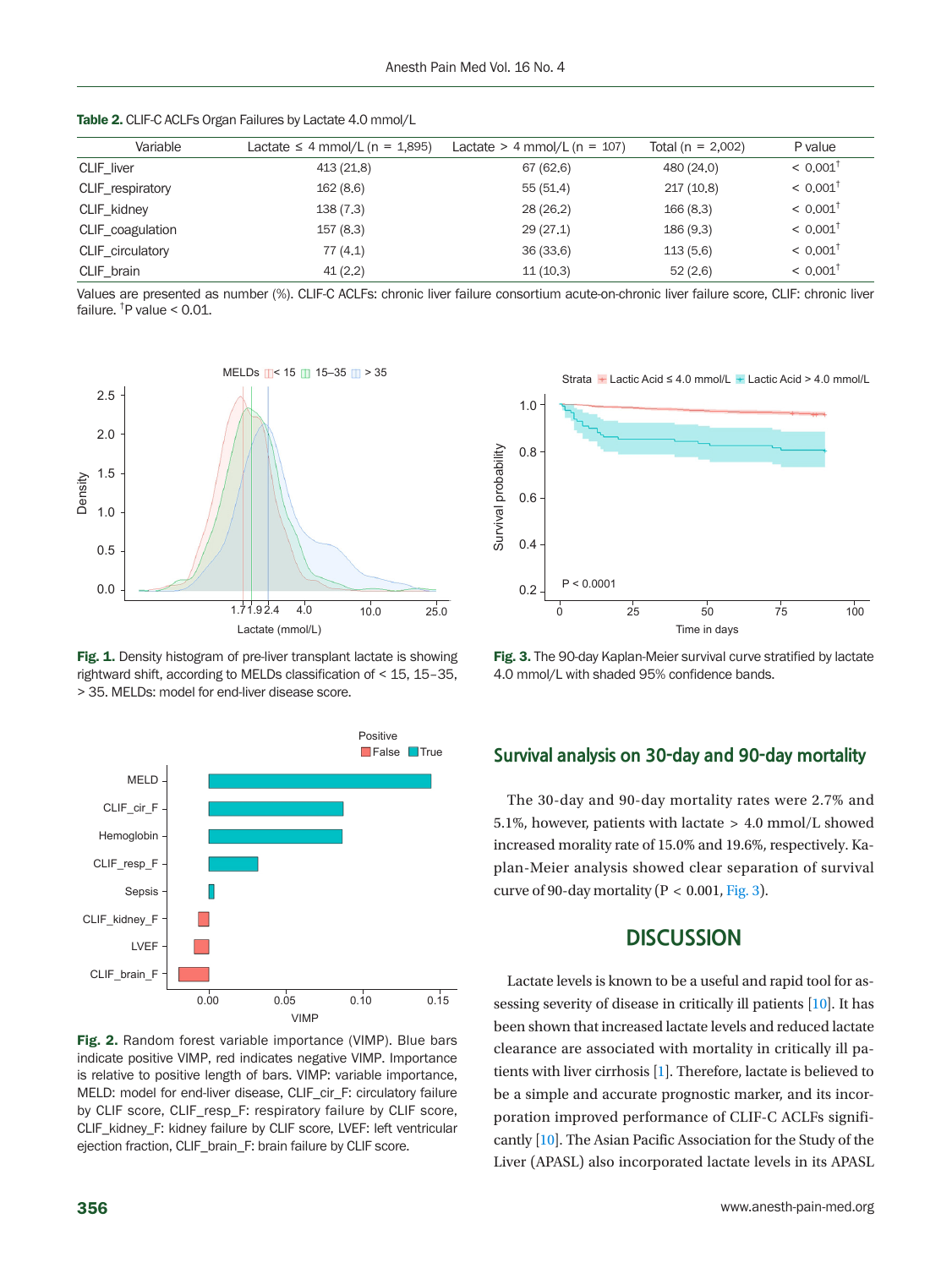ACLF research consortium-ACLF score [\[11\]](#page-5-8).

Conventionally, lactate has been considered as a marker for tissue hypoxia, as lactate is overproduced and underutilized under anaerobic glycolysis due to impaired mitochondrial oxidation [\[12\]](#page-5-6). Therefore, increased serum lactate is usually the result from an imbalance of increased lactate production or reduced consumption [\[12\]](#page-5-6). Given that the liver is responsible for about 70% of whole-body lactate clearance, especially acute and fulminant hepatic impairment is associated with increased lactate levels and poor outcomes [\[13\]](#page-5-9). In contrast, under stable conditions, even severe liver cirrhosis has rarely been known to be associated with relevantly elevated lactate levels [\[12\]](#page-5-6).

In the current study, after exclusion of toxic and fulminant hepatic failure, we investigated the important variables for preoperative hyperlactatemia in LT candidates and the relation between preoperative hyperlactatemia and early outcome after LT by using random forest survival analysis. We found that lactate monitoring is important in LT candidates because patients with lactate > 4.0 mmol/L showed increased 30-day morality rate of 15.0% and 90-day mortality rate of 19.6%, respectively.

Although the lower limit of the normal range for the blood lactate level, 0.5 mmol/L, is generally accepted among clinical laboratories, the upper limit can vary considerably, from 1.0 mmol/L to 2.2 mmol/L  $[12]$ . However, a plasma lactate concentration that exceeds 4 mmol/L generally defines lactic acidosis, even among patients without systemic acidemia. In the current study 5.3% of LT candidates fell into this category of lactate > 4 mmol/L.

The important variables related to hyperlactatemia were MELDs, circulatory failure, hemoglobin level, and respiratory failure in the order of importance. MELD score is useful for estimating overall disease severity and predicting survival in the patient with liver disease [\[14\]](#page-5-10). Therefore, the highest VIMP of MELD score in the current study may be related to hepatic dysfunction and reduced metabolism of lactate. Another important thing to be considered in the VIMP analysis is that circulatory failure and hemoglobin were chosen as VIMP in the current study. These results suggest that not only liver disease severity but also circulatory disturbance with anemia is an important contributor of pre-LT hyperlactatemia.

Circulatory failure has been defined typically as a condition in which the circulation is insufficient to deliver adequate oxygen to match the needs of the oxidizing tissues. However, the correlation between cardiac index and hyper-

www.anesth-pain-med.org 357

lactatemia is not noticeably clear. A study reported that lactate levels were normal in about 75% of the patients with advanced heart failure [\[15](#page-6-0)], however, in LT candidates, circulatory failure defined by CLIF-C ACLFs remained one of important risk factors for pre-LT hyperlactatemia in the current study.

Both anemia and hypotension may induce tissue hypoxia due to reduced tissue oxygen delivery. In our study, patients who received transfusions or vasopressors would have higher plasma lactate concentrations due to anemia or hypotension. However, the retrospective nature of the current study cannot discriminate that high lactate was associated with either transfusions or vasopressors, or both.

Variables of importance for pre-LT hyperlactatemia was identified by machine learning using RSF in the current study. One of advantages of this analysis is that missing data are also less of a concern when using RSF. RSF performs excellently even with heavy missingness and when missing data are not missing completely at random [\[16](#page-6-1)[,17\]](#page-6-2). Of 2,002 cases of lactic acid analysis, missing values were organ failures of 4, sepsis of 1, and left ventricular ejection fraction of 53 cases in the current study, respectively.

In this analysis, VIMP close to zero indicates the variable contributes nothing to predictive accuracy, and negative values indicate the predictive accuracy improves when the variable is misspecified. Therefore, we ignored variables with negative and near zero values of VIMP.

This study has several limitations. The enrolled patients are from the observational cohort study in a single center and retrospective observational design. Therefore, further prospective randomized control studies are warranted to validate our results.

In conclusion, about 50% and 5% of LT candidates showed pre-LT hyperlactatemia of > 2.0 mmol/L and > 4.0 mmol/L, respectively and those with lactate > 4.0 mmol/L was associated with increased early post-LT mortality. Four the most important variables for hyperlactatemia were MELD score, circulatory failure, hemoglobin, and respiratory failure. Our results suggest that future study of correcting modifiable risk factors, such as anemia and hypotension correction, may play a role in preventing hyperlactatemia and lowering early mortality after LT.

#### **ACKNOWLEDGEMENTS**

This research was supported by a grant of the Korea Health Technology R&D Project through the Korea Health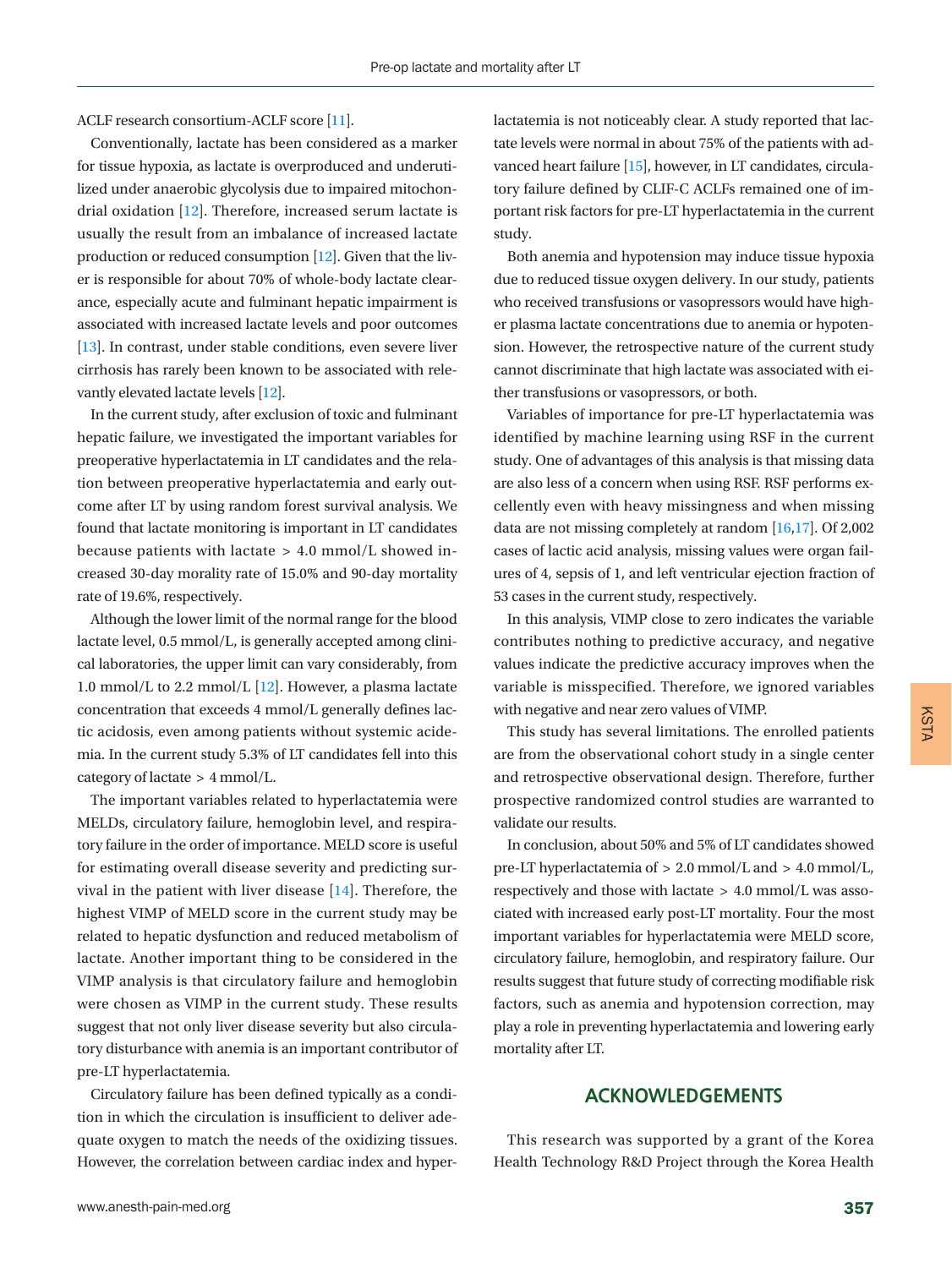Industry Development Institute (KHIDI), funded by the Ministry of Health & Welfare, Republic of Korea (grant number: HI18C2383).

#### **CONFLICTS OF INTEREST**

No potential conflict of interest relevant to this article was reported.

#### **DATA AVAILABILITY STATEMENT**

The datasets generated during and/or analyzed during the current study are available from the corresponding author on reasonable request.

#### **AUTHOR CONTRIBUTIONS**

<span id="page-5-0"></span>Conceptualization: Yuseon Cheong, Gyu-Sam Hwang. Data curation: Yuseon Cheong, Kyoung-Sun Kim. Formal analysis: Yuseon Cheong, Bo-Hyun Sang. Funding acquisition: Gyu-Sam Hwang. Methodology: Bo-Hyun Sang. Project administration: Gyu-Sam Hwang. Visualization: Sangho Lee. Writing - original draft: Yuseon Cheong, Sangho Lee, Do-Kyeong Lee. Writing -review & editing: Gyu-Sam Hwang. Investigation: Kyoung-Sun Kim Resources: Sangho Lee. Software: Do-Kyeong Lee. Supervision: Gyu-Sam Hwang. Validation: Kyoung-Sun Kim.

#### **ORCID**

Yuseon Cheong, http://orcid.org/0000-0001-7662-7158 Sangho Lee, http://orcid.org/0000-0001-5943-7715 Do-Kyeong Lee, http://orcid.org/0000-0001-6176-597X Kyoung-Sun Kim, http://orcid.org/0000-0002-6643-9177 Bo-Hyun Sang, http://orcid.org/0000-0001-6890-4629 Gyu-Sam Hwang, http://orcid.org/0000-0002-3627-1107

#### **REFERENCES**

- 1. [Cardoso FS, Abraldes JG, Sy E, Ronco JJ, Bagulho L, Mcphail](https://doi.org/10.1111/liv.14083) [MJ, et al. Lactate and number of organ failures predict inten](https://doi.org/10.1111/liv.14083)[sive care unit mortality in patients with acute-on-chronic liver](https://doi.org/10.1111/liv.14083) [failure. Liver Int 2019; 39: 1271-80.](https://doi.org/10.1111/liv.14083)
- 2. [Sundaram V, Jalan R, Wu T, Volk ML, Asrani SK, Klein AS, et al.](https://doi.org/10.1053/j.gastro.2018.12.007) [Factors associated with survival of patients with severe acute](https://doi.org/10.1053/j.gastro.2018.12.007)[on-chronic liver failure before and after liver transplantation.](https://doi.org/10.1053/j.gastro.2018.12.007) [Gastroenterology 2019; 156: 1381-91.e3.](https://doi.org/10.1053/j.gastro.2018.12.007)
- <span id="page-5-1"></span>3. [Weiss SL, Peters MJ, Alhazzani W, Agus MSD, Flori HR, Inwald](https://www.ncbi.nlm.nih.gov/pubmed/32030529) [DP, et al. Surviving sepsis campaign international guidelines](https://www.ncbi.nlm.nih.gov/pubmed/32030529) [for the management of septic shock and sepsis-associated or](https://www.ncbi.nlm.nih.gov/pubmed/32030529)[gan dysfunction in children. Intensive Care Med 2020;](https://www.ncbi.nlm.nih.gov/pubmed/32030529) 46(Suppl 1): 10-67.
- <span id="page-5-2"></span>4. [Jeppesen JB, Mortensen C, Bendtsen F, Møller S. Lactate me](https://doi.org/10.3109/00365513.2013.773591)[tabolism in chr](https://doi.org/10.3109/00365513.2013.773591)onic liver disease. Scand J Clin Lab Invest 2013; 73: 293-9.
- <span id="page-5-3"></span>5. Jalan R, Saliba F, Pavesi M, Amoros A, Mor[eau R, Ginès P, et al.](https://www.ncbi.nlm.nih.gov/pubmed/24950482) [CANONIC study investigators of the EASL-CLIF Consortium.](https://www.ncbi.nlm.nih.gov/pubmed/24950482) [Development and validation of a prognostic score to predict](https://www.ncbi.nlm.nih.gov/pubmed/24950482) [mortality in patients with acute-on-chronic liver](https://www.ncbi.nlm.nih.gov/pubmed/24950482) failure. J Hepatol 2014; 61: 1038-47.
- <span id="page-5-4"></span>6. [Hsich E, Gorodeski EZ, Blackstone EH, Ishwaran H, Lauer MS.](https://doi.org/10.1161/circoutcomes.110.939371) [Identifying important risk factors for survival in patient with](https://doi.org/10.1161/circoutcomes.110.939371) [systolic heart failure using random survival forests. Circ Car](https://doi.org/10.1161/circoutcomes.110.939371)[diovasc Qual Outcomes 2011; 4: 39-45.](https://doi.org/10.1161/circoutcomes.110.939371)
- <span id="page-5-7"></span>7[. Ishwaran H, Kogalur UB. Consistency of random survival for](https://doi.org/10.1016/j.spl.2010.02.020)[ests. Stat Probab Lett 2010; 80: 1056-64](https://doi.org/10.1016/j.spl.2010.02.020).
- <span id="page-5-5"></span>8[. O'Brien RC, Ishwaran H, Szczotka-Flynn LB, Lass JH; Cornea](https://www.ncbi.nlm.nih.gov/pubmed/33355637) [Preservation Time Study \(CPTS\) Group. Random survival for](https://www.ncbi.nlm.nih.gov/pubmed/33355637)[ests analysis of intraoperative complications as predictors of](https://www.ncbi.nlm.nih.gov/pubmed/33355637) [descemet stripping automated endothelial keratoplasty](https://www.ncbi.nlm.nih.gov/pubmed/33355637) graft failure in the cornea preservation time study. JAMA Ophthalmol 2021; 139: 191-7.
- <span id="page-5-6"></span>9. Levy MM, Evans LE, Rhodes A. The surviving sepsis campaign bundle: 2018 update. Intensive Care Med 2018; 44: 925-8.
- 10. [Drolz A, Horvatits T, Rutter K, Landahl F, Roedl K, Meersseman](https://doi.org/10.1002/hep.30151) [P, et al. Lactate improves prediction of short-term mortality in](https://doi.org/10.1002/hep.30151) [critically ill patients with cirrhosis: a multinational study.](https://doi.org/10.1002/hep.30151) [Hepatology 2019; 69: 258-69.](https://doi.org/10.1002/hep.30151)
- <span id="page-5-8"></span>11[. Choudhury A, Jindal A, Maiwall R, Sharma MK, Sharma BC,](https://doi.org/10.1007/s12072-017-9816-z)  [Pamecha V, et al. APASL ACLF Working Party. Liver failure de](https://doi.org/10.1007/s12072-017-9816-z)[termines the outcome in patients of acute-on-chronic liver](https://doi.org/10.1007/s12072-017-9816-z) [failure \(ACLF\): comparison of APASL ACLF research](https://doi.org/10.1007/s12072-017-9816-z) consortium (AARC) and CLIF-SOFA models. Hepatol Int 2017; 11: 461-71.
- 12. [Kraut JA, Madias NE. Lactic acidosis. N Engl J Med 2014; 371:](https://doi.org/10.1056/nejmra1309483)  [2309-19.](https://doi.org/10.1056/nejmra1309483)
- <span id="page-5-9"></span>1[3. Macquillan GC, Seyam MS, Nightingale P, Neuberger JM, Mur](https://doi.org/10.1002/lt.20427)[phy N. Blood lactate but not serum phosphate levels can pre](https://doi.org/10.1002/lt.20427)[dict patient outcome in fulminant hepatic failure. Liver Transpl](https://doi.org/10.1002/lt.20427) [2005; 11: 1073-9](https://doi.org/10.1002/lt.20427).
- <span id="page-5-10"></span>1[4. Freeman RB Jr, Wiesner RH, Harper A, McDiarmid SV, Lake J,](https://www.ncbi.nlm.nih.gov/pubmed/12200791) [Edwards E, et al. UNOS/OPTN Liver Disease Severity Score,](https://www.ncbi.nlm.nih.gov/pubmed/12200791) [UNOS/OPTN Liver and Intestine, and UNOS/OPTN Pediatric](https://www.ncbi.nlm.nih.gov/pubmed/12200791) [Transplantation Committees. The new liver allocation](https://www.ncbi.nlm.nih.gov/pubmed/12200791) system: